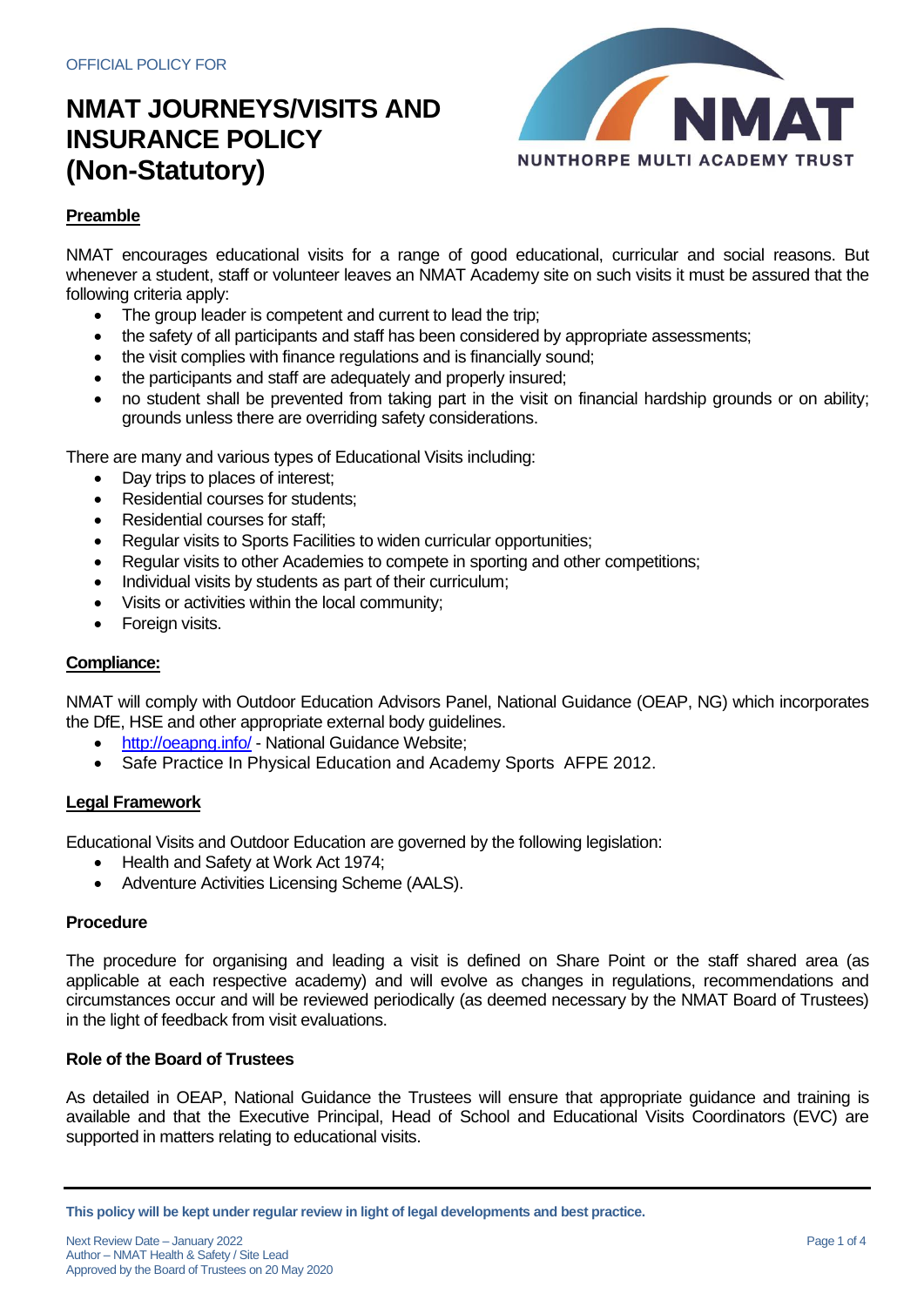

Trustees/the Chair of the Local Governing Body will only want to be informed in advance about foreign visits and "high profile" visits.

## **Role of Head of School**

As defined in the procedure the Head of School has responsibility for the sanctioning and authorisation of visits and that the visit satisfies the above criteria.

The Head of School should ensure that all staff and others taking part in the visit have appropriate training and are sufficiently competent and experienced.

The EVC will review the planning, documentation and competence of the Group Leader and recommend to the Head of School that the visit be authorised to take place.

Visits should be included, where possible, in the Academy calendar but such inclusion does not imply that the visit is authorised.

### **Role of the external education visits advisor**

The Trust will negotiate an agreement with an external advisor to offer training, visits sign off, advice and support on an annual basis.

The external advisor will liaise with the EVC unless otherwise directed.

### **Safety**

All Group Leaders must ensure a Risk Assessment has been carried out for each visit and that it is signed by all accompanying staff. A generic Risk Assessment should be reviewed and additions made to cater for individual visits. This Risk Assessment should be based on a pre-visit or past experience. The Group Leader must be able to facilitate continuous and **on-going dynamic risk assessment** for the duration of the visit and be prepared to initiate Plan B or stop the visit or activity if appropriate and return to the Academy's premises or base.

If the visit plans to use commercial, charitable or private providers of facilities or activities (e.g. museum, activity centre) the Group Leader must ensure that the provider is competent to deliver the services to be used. The Group Leader will request completion of the External Providers form from the provider.

All accidents or near misses must be recorded and returned to the EVC and Head of School**.**

### **Competency of staff**

In order to lead an Educational Visit a colleague must be deemed sufficiently competent to do so. This competence will be based upon specific training, past experience on similar visits and compulsory induction into NMAT Academy's trips and visits procedures.

The degrees of competence for a specific type of visit will be:

- **Group Leader**  organises and takes overall responsibility for the visit;
- **Accompanying staff** no specific responsibility beyond that of a member of staff in charge of students;
- **Helper** a colleague or parent/helper. In the case of a parent helper a valid Enhanced DBS Clearance Certificate should be obtained.

**This policy will be kept under regular review in light of legal developments and best practice.**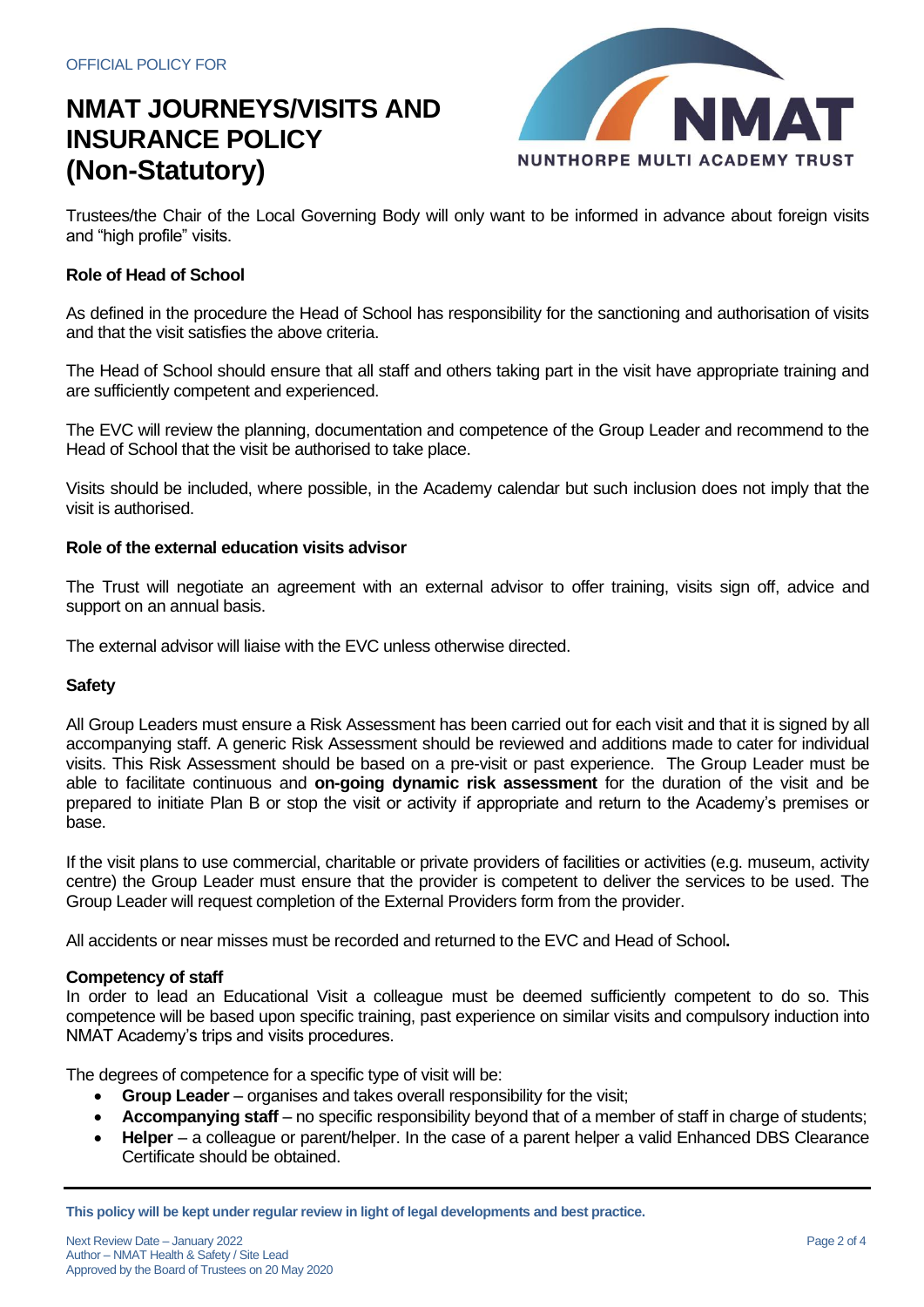

## **First Aid**

For local visits the minimum first aid requirement is that staff have access to a serviceable mobile phone at all times should the need to call for assistance arise. A first aid kit should be carried on all but the most local journeys and leaders engaged in activities in remote areas, where help is not readily available, must possess a current emergency first aid qualification. Any trips abroad should ideally have a staff member who can speak the language of the destination. However, all trips are different and the sufficient first aid provisions will need to be discussed and agreed when planning a visit.

## **Finance**

Visits must be financially sound and this should be taken into account during the planning stage.

Any shortfall made in financing the visit must be made good from specific Departmental/House/other funds and not from general Academy budget.

Any surplus of income from students over expenditure must be dispersed as agreed in the information sent to parents or refunded pro rata to each student if the refund exceeds £5. In such case, the surplus will be used for "good causes" as identified by the Head of school. Any refunding to students will incur administration and bank charges of £5 per student.

DES Circular 2/89: Education Reform Act 1996: Charges for Academy Activities lays down the guidelines charging students for visits.

### As a summary:

Provided the activities take place outside Academy hours and are not essential to the curriculum, students may be charged for:

- board and lodging during residentials;
- travel costs;
- materials, books, instruments and other equipment;
- entrance fees to museums, castles, theatres etc;
- insurance costs.

For activities during academy hours, parents may be requested to contribute towards the costs but provision must be made for all students to attend the visit or an alternative activity. NB parents cannot be asked to contribute extra to fund students unable to afford the contribution. Thus, there can be no "cross-subsidy" arrangements within the financial planning for the visit.

*This policy should be read in conjunction with the NMAT Charging & Remissions Policy.*

## **Transport**

The Party Leader is responsible for organising the most appropriate mode of transport for the visit. They must ensure it is safe, cost efficient and meets approved standards. The mode of transport must be declared on the Application for Educational Visit and in the information letter sent to parents. It is also to be considered when writing the Risk Assessment. If the group leader selects self drive in personal vehicles or the school minibus (if applicable) then they must be familiar with the Academy's policy.

**This policy will be kept under regular review in light of legal developments and best practice.**